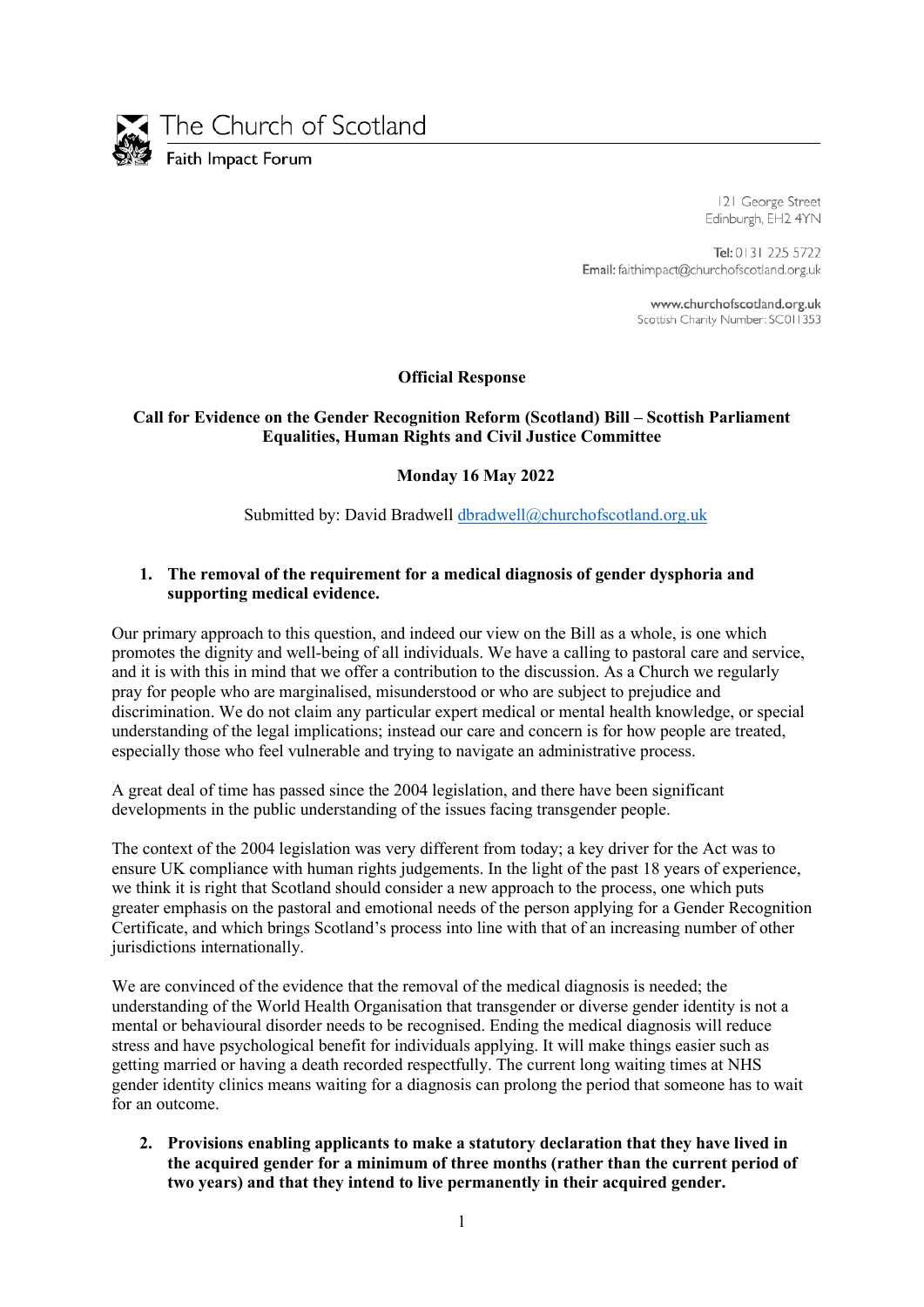The Church of Scotland does not have a single view about the time period involved. We would encourage the Committee to scrutinise this question: why three months, rather than six, or nine, or twelve etc. Why not one month? Why have a waiting period at all?

We think that this issue is linked to the minimum age eligibility proposal and we comment further on this below.

Some members of the Faith Impact Forum suggest that the idea of "living in an acquired gender" uses outdated terminology, and it is not clear what this means in practice. It may be suggested that gender identity is about how a person feels about themselves, and the expression of this identity should be up to them to decide; outward manifestations (how to dress, what name to use) might be understood by some people as indicators of gender, but we have increasingly seen how fluid and flexible these expressions have become. Is there a better form of words than "living in an acquired gender"? A trans person does not "acquire" a different identity, it is inherent in who they are; this process is about state recognition. The use of the term acquire suggests it is a choice or something new to the person. This is language taken from the 2004 Act, and we ask that consideration be given to whether it should be updated.

#### **3. Proposals that applications are to be determined by the Registrar General after a further period of reflection of at least three months.**

Generally we feel the proposal to have a three month reflection period is a good idea. It emphasises the seriousness and legal formality of the process, and should be an opportunity to reflect on the permanent nature of being granted a GRC.

We ask the Committee to explore further with the Scottish Government and other organisations providing evidence to provide a clear rationale both for the benefit of a reflection period, as well as why the duration of 3 months is the length of time which has been proposed.

It would be helpful if the Committee could seek clarification about the reflection period and process. Will there be secondary legislation prescribing how information should be communicated between the applicant and the Registrar? Will draft guidance be published while the Bill is being considered?

### **4. Whether applications should be made to the Registrar General for Scotland instead of the Gender Recognition Panel, a UK Tribunal.**

[No response]

### **5. Whether the minimum age for applicants for obtaining a GRC should be reduced from 18 to 16.**

We have concerns that three months living in an acquired gender is too short a period, if the eligibility to apply is extended to 16 and 17 year olds. Exploration of self and identity at this age can be fluid as people consider different aspects to their personality and gender, and that a statutory declaration to live in a new gender for the rest of the person's life is too solemn and important an undertaking to make before the age of 18.

We question whether it is appropriate for 16 to be the age at which this, and other, activities can be undertaken, rather than at 18. We note that a recent change in England and Wales is raising the minimum age for marriage to 18, and that the Scottish Government may also be considering following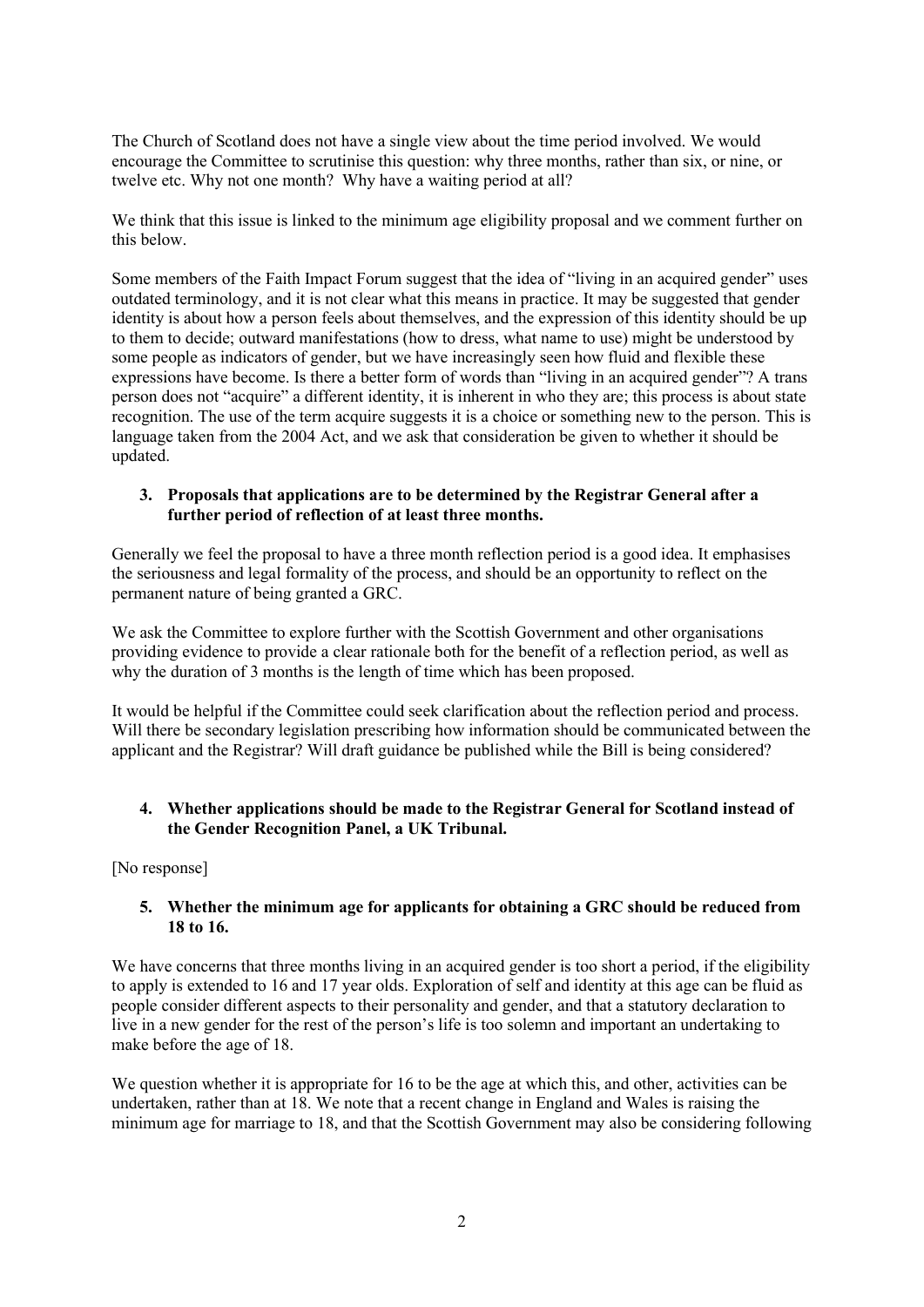suit.<sup>[1](#page-2-0)</sup> The Church of Scotland supports a minimum armed forces recruitment age at 18. We also note that the UN Convention of the Rights of the Child defines a child as "every human being below the age of eighteen years unless under the law applicable to the child, majority is attained earlier. There are reasons why 16 year olds should not be treated as adults in the criminal justice system. There will be many in the Church who would feel that application for a Gender Recognition Certificate is similarly serious and a level of maturity is expected, and that in our society it is commonly understood that reaching the age of 18 years is the point at which people become responsible for decisions.

However, there are other members of the Church who would see the issue as one of prioritising the reduction of harm, and the risks for a trans 16 or 17 year old denied eligibility on the basis of their age could result in mental ill health, increasing the risk of loneliness, self-harm and suicide.

We invite the Committee to carefully consider these arguments and to explore whether applications made by 16 or 17 year olds should be followed by a reflection period which lasts until they turn 18 (maintaining a minimum reflection period of 3 months if they made the application after they were 17 years 9 months).

# **6. If you have any comments on the provisions for interim GRCs.**

[no response]

**7. If you have any comments on the provisions for confirmatory GRCs for applicants who have overseas gender recognition.**

[no response]

## **8. If you have any comments on the removal of powers to introduce a fee.**

We support the removal of the powers to introduce a fee.

## **9. If the Bill's intended policy outcomes could be delivered through other means such as using existing legislation or in another way?**

[no response]

## **10. If you have any suggestions for how this Bill could be amended. If so, please provide details.**

How will it be made clear to people making an application that it is a solemn and legal declaration they are making? Will they be able to access guidance and advice to fully understand what it means? For instance, when a Church of Scotland minister conducts a wedding, they will meet with the couple to talk about marriage and living together. How might all GRC applicants be given the opportunity to talk through the pastoral, emotional and legal implications of their decision?

While the inclusion of an offence to make a false declaration is necessary to deter the system from being abused, might this create a sense of fear if someone subsequently regrets their decision and wishes to revert to their original gender identity?

## **11. Any other comments on the Bill.**

<span id="page-2-0"></span><sup>1</sup> [https://www.parliament.scot/chamber-and-committees/written-questions-and-answers/question?ref=S6W-](https://www.parliament.scot/chamber-and-committees/written-questions-and-answers/question?ref=S6W-00899)[00899](https://www.parliament.scot/chamber-and-committees/written-questions-and-answers/question?ref=S6W-00899)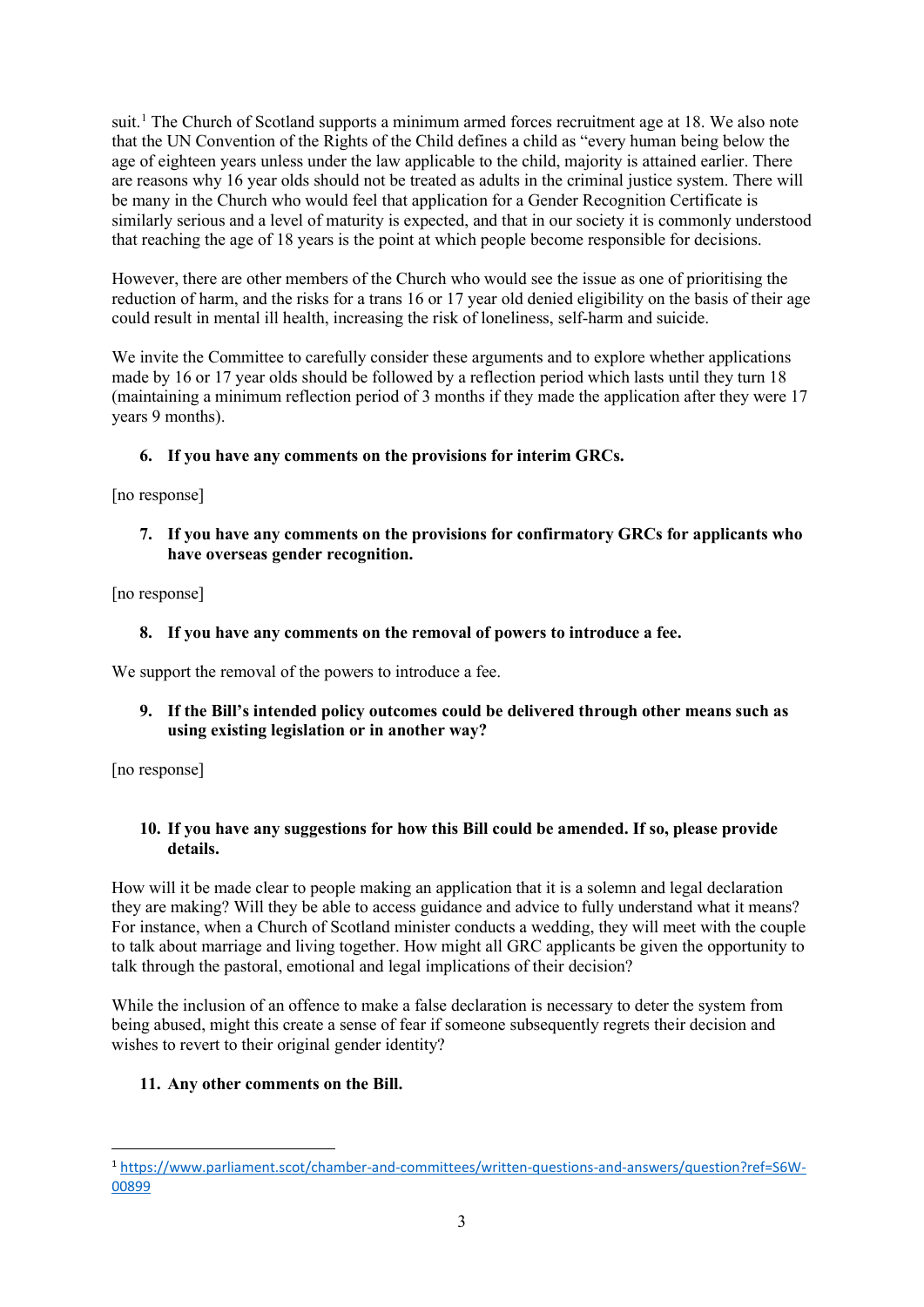The Church of Scotland General Assembly has not considered in detail issues around transgender rights or reform of the Gender Recognition Act previously. The comments made in this response have been agreed by the Church's Faith Impact Forum, the national committee that has responsibility for making contributions to public policy making. As part of its report to the General Assembly 2022, the Faith Impact Forum has included a section on Gender Recognition Act reform. This is copied below.

Other comments:-

- Through the work of Integrity, the Church of Scotland's violence against women task group, we have particular concern for ensuring that sex- and gender- based harm and violence is tackled. We must listen to the concerns and needs of trans people, including trans Christians, whose lives would be affected by the proposals in this Bill. A lot has been said and written about the threat that this Bill poses to the protection of women and girls. It is our understanding that there is nothing in the Bill which changes or erodes existing rights for single-sex protected spaces such as female prisons, female refuges and female survivor groups and we welcome the endorsement of these protections set out in the guidance for providers of single-sex services issued by the Equality and Human Rights Commission in April 2022.
- We acknowledge that application for a Gender Recognition Certificate will not be dependent on diagnosis or treatment, and nor will the granting of a GRC be part of a medical assessment or lead to treatment. It may be helpful for the general public to understand that this Bill is not a 'self-id' route to medicine or surgery.
- We would be prepared to give oral evidence to the Committee if that would be helpful.

Faith Impact Forum – Report to the General Assembly 2022 Extract:

# **7.6 Gender Recognition Act Reform**

7.6.1 The Scottish Government have indicated that they will soon begin legislating to reform the Gender Recognition Act. The General Assembly has not considered the question before, and there is likely to be a wide diversity of opinion among the membership of the Church. The legislation is likely to lead to two debates in wider society.

7.6.2 The first is on the detail of the actual legislation, which will be about amending the process by which someone can apply for a Gender Recognition Certificate and whether or not it should be made easier for people in this situation. The second will be on much more general issues not addressed in the Bill itself, around diverse gender identities, trans rights and the acceptance (or discrimination) of difference within society as a whole. The two conversations are connected, but the Bill only deals with the former.

7.6.3 On the first debate about the Bill, the Faith Impact Forum will seek to consult and engage constructively on the issues that will soon come before Holyrood and where the views of the public will be invited. We urge individual ministers, elders and members to consider the ideas for reform themselves, and if they are so moved, to make representation to their own MSPs. The Scottish Churches Parliamentary Office will publish a briefing on the issues once the legislation is introduced.

7.6.4 The second debate around gender and transgender issues more generally has, regretfully, often become a battleground for controversy and angry disagreement. This is not a helpful atmosphere for the consideration of people's identities and a topic that is possibly new or unfamiliar to a large part of the general public.

7.6.5 The Church of Scotland published a very helpful resource *Diverse Gender Identities and Pastoral Care* 

*[https://www.churchofscotland.org.uk/resources/learn/publications/diverse-gender-identities-](https://www.churchofscotland.org.uk/resources/learn/publications/diverse-gender-identities-and-pastoral-care)*